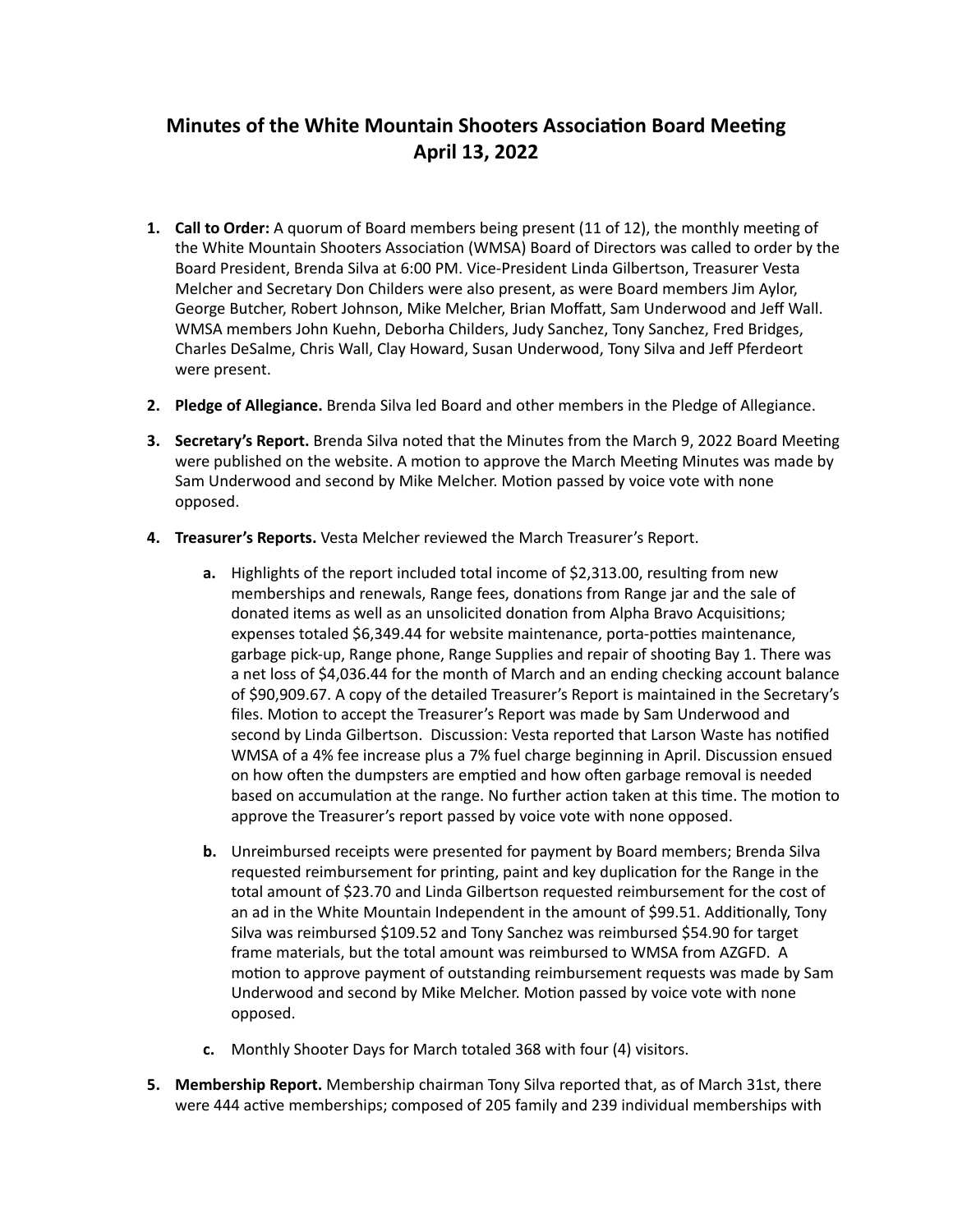290 dependent members for a total of 734 current WMSA members, including 87 juniors. A copy of the Membership Report was provided to the Secretary following the meeting to be filed in the Secretary's records.

## 6. **Publicity Secretary Report.** Linda Gilbertson

- a. **Maverick Magazine Article.** The WMSA article discussed at the March meeting has not yet been published, but will appear in the April issue.
- b. **Update on White Mountain Independent (WMI).** Although a short item reporting the award of the NRA grant for Range repairs appeared in the WMI, the press release provided by the NRA Foundation as a condition of the award was not printed. A written response from the WMI regarding this issue promised to run the press release in its entirety in a future edition of the paper.
- c. **The notice regarding the upcoming AR maintenance class** did appear in the WMI and will be re-run as the date for the class approaches.
- **7.** Range Update. President Brenda Silva reported on the following topics.
	- a. **The repairs to shooting Bay 1** have been completed and Rawlings Construction also completed additional work to the other Bays to return the "footprints" to the original specifications.
	- b. **There are two steel targets on the Public Range**, at positions 19 and 20, thanks to Charles DeSalme.
	- c. **RSO First Aid Classes.** Available on Thursday, May 26<sup>th</sup>, from 1:00 PM to 5:00 PM and Friday, June  $3rd$ , from 8:00 AM to 12:00 PM. A sign-up sheet was available at the meeting or RSOs may email Brenda to sign up.
	- d. **Two new RSOs** were trained on April 11<sup>th</sup>.

## 8. **Old Business.**

- a. **Waddles, Erosion Control and Hydroseeding**. George Butcher and Brenda Silva are working to identify the approved hydroseeding mix, once identified volunteers will be needed to clean up the edges of the berms. Once the hydroseed takes root, additional volunteers to assist with placing the erosion control blankets (ECB). Robert Johnson moved to approve \$6,500 place the ECB. Brian Moffatt second. After discussion on the estimated cost of renting the necessary equipment to place the ECB, Jeff Wall moved to amend the motion to approve up to \$8,000 for the project and Brian Moffatt second. Motion passed by voice vote with none opposed.
- **b. Dwight's Rifles Auction** in progress, closes April 15<sup>th</sup>. There is a single bid for each rifle at the approved reserves of \$1,000 for the centerfire and \$800 for the rimfire.
- c. **Grant from NRA Foundation** of \$2,000 toward the \$5,500 needed to repair the berms in Bay 1. Receipt of the funds will be reflected in the April Treasurer's report.

## **9. New Business**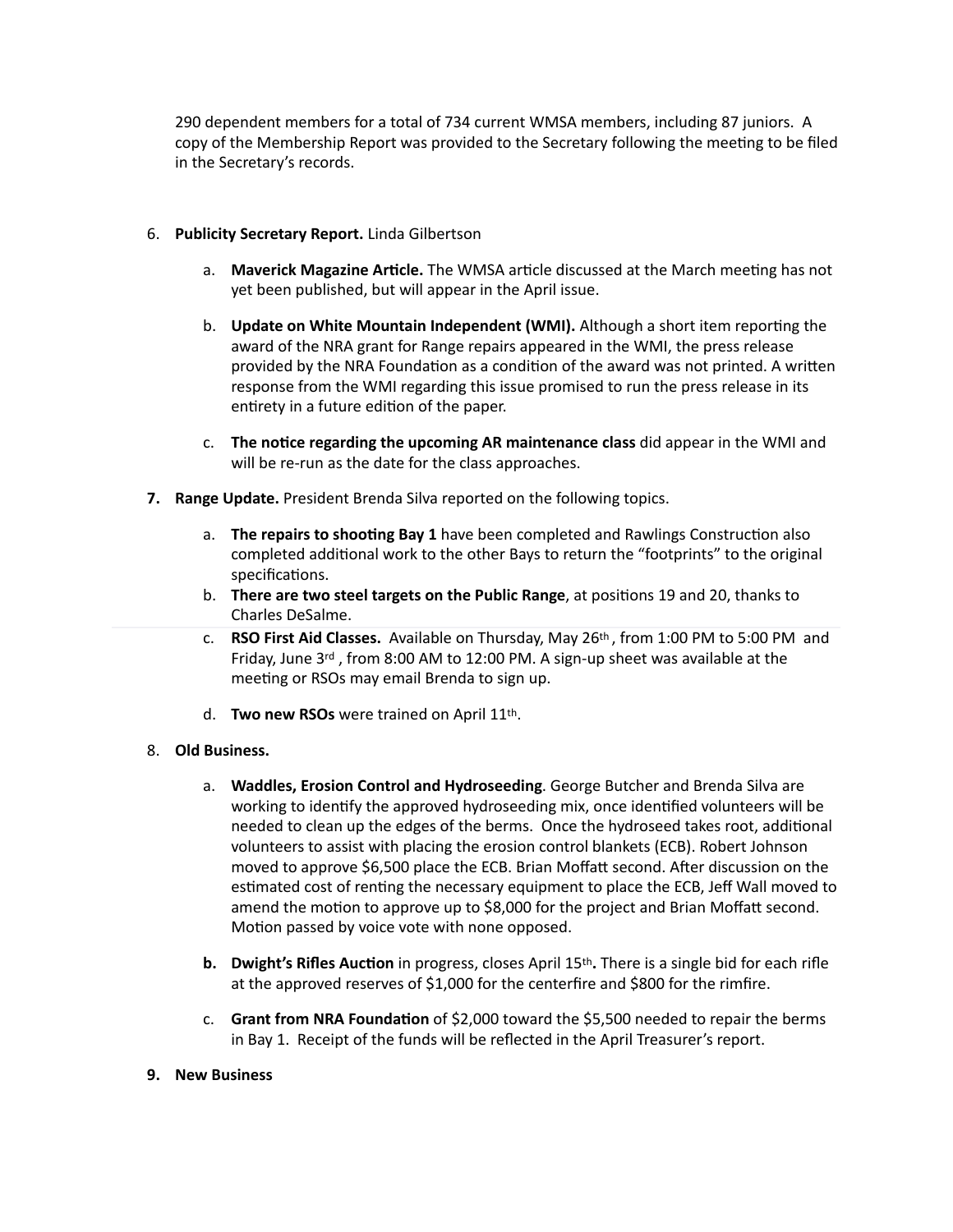- **a.** Shoot the Deuce August 6, 2022, Lions Club Fundraiser. Brenda Silva asked for volunteers to coordinate this activity.
- **b.** AR-15 Class Jeff Wall. There are 14 attendees signed up as of this date, including a couple and several new AR owners. Flyers advertising the class were available at the meeting.
- c. **July 4th WMSA Member Appreciation, volunteers needed.** Linda Gilbertson, Jeff and Chris Wall, Vesta Melcher, Sam Underwood and Brenda Silva all volunteered for this committee.
- **d. PSA Information.** Vesta Melcher reported on WWII vet Ernie Andrus' (age 98) efforts to raise funds to return a WWII Navy LST (Landing Ship Tank) to Normandy, France for a future D-Day anniversary by running from coast to coast in the US. Although an earlier effort in 2014 did not succeed in raising sufficient funds, Ernie's friend, John Martin, is running in his place and will run in Show Low on April 21st.
- e. New Shooting Stools information emailed. Information on new Public Range shooting stools was emailed to BOD members prior to the meeting, since then, Brenda has communicated with the manufacturer and secured a reduced price of \$81.69 each for a total of \$2,002.80 including tax and shipping. Discussion on purchase of these stools included considerations for keeping them outside and undercover, the seat material and its life expectancy and the purchase of additional "glides" for the stool's feet. George Butcher moves to purchase the new shooting stools at the price quoted, Mike Melcher second. Motion passed by voice vote with one abstention.
- f. **Dueling Tree Rimfire Target for Young Guns.** Brian Moffett requested the purchase of two rimfire dueling tree targets for the Young Guns at a cost of \$465.16, including tax and shipping. Discussion centered on alternative supplier that could provide the targets at a lower price. Linda Gilbertson may have targets that could be used. No further action taken at this time.
- g. Annual Review of Bylaws and (Range) Policies, suggested changes emailed. Don Childers reported on needed and requested changes to Range Policies and WMSA Bylaws. Discussion centered on suggestion to discharge all black powder firearms prior to confirming the line safe for a CEASE FIRE and a change in Range Policy to specifically permit the use of shotguns on the Public Range. A vote by show of hands resulted in eight votes in favor of retaining the current language with regard to black powder firearms being made safe prior to a CEASE FIRE. Brenda Silva asked that Don work on alternate language regarding use of shotguns on the Range so the Board can vote at the next meeting.
- h. **CSRO Position.** Brenda Silva asked for a volunteer to assume the CRSO position as an officer on the BOD IAW the WMSA Bylaws. No one volunteered. Consideration will be given to separating the current CRSO duties to be performed by more than one person. No further action taken at this time.
- i. Member at Large (MAL) process (Bylaws) needs a Board Member or committee to **manage.** Brenda Silva outlined the Bylaws requirements for electing MALs. There are currently 649 countable members (individual memberships, family memberships counted at two each and excluding minors) which amounts to four (4) MALs – one (1)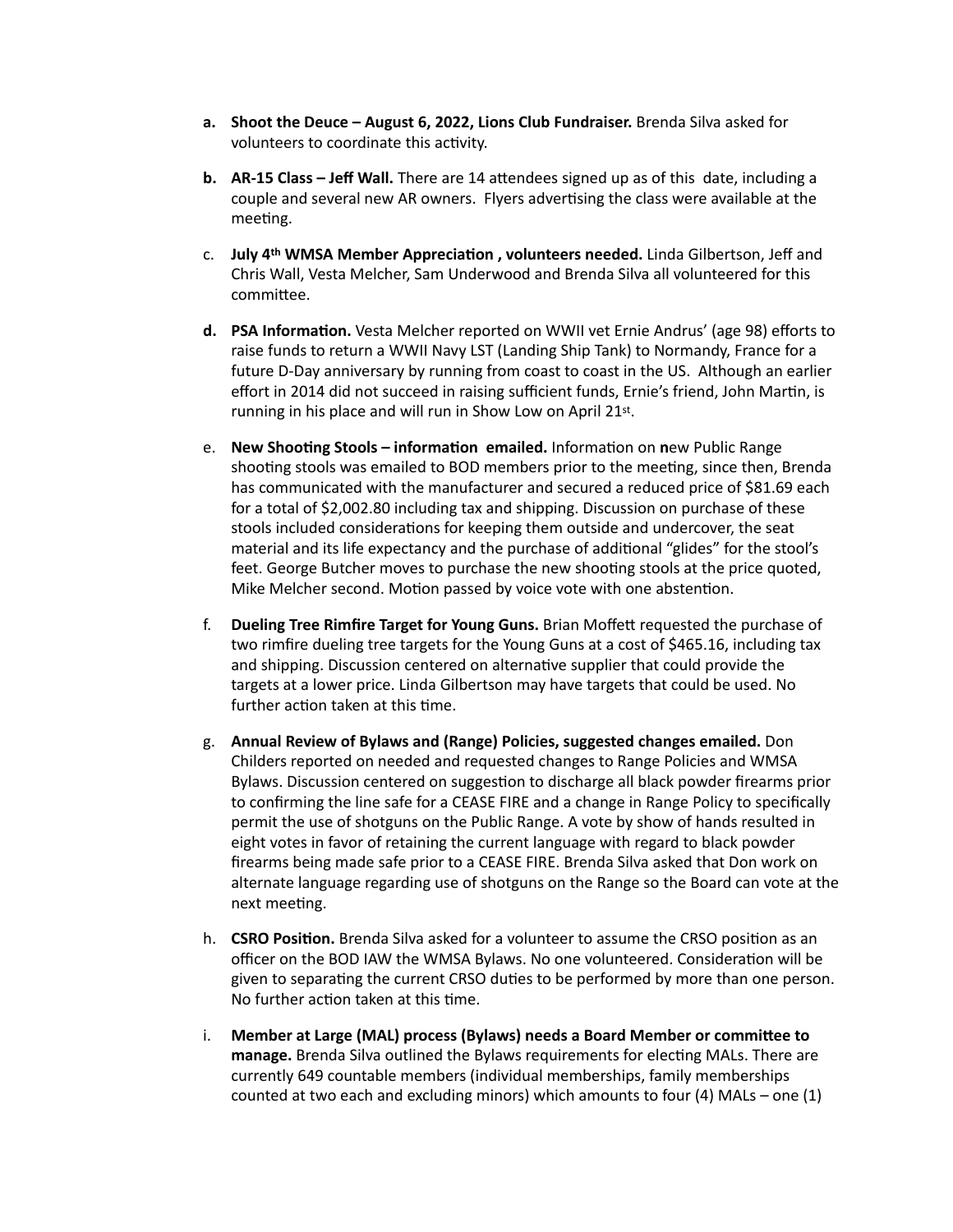for each 200 members or portion thereof. Brenda asked for volunteers to manage the MAL nomination and election process. Mike and Vesta Melcher agreed to coordinate the process. Brenda reviewed the tasks to be completed and deadlines.

- **i.** Solicit interest and candidates from general membership via email and mailings by the end of April
- **ii.** Provide voting method via WMSA website before the end of May.
- **iii.** Tabulate votes and name Member at Large by the end of June.
- iv. BOD solicits candidates for Officer positions then votes by the end of June.
- **v.** Board members and Officers installed at Board/Annual Meeting in July.
- j. **President has scheduling conflicts with Paralympics Team events.** Brenda Silva explained that she would be out of town with the Paralympics at the next two BOD meetings (May and June) and suggested that the May meeting be moved to Tuesday, May 3<sup>rd</sup> and that Vice President Linda Gilbertson chair the June meeting on the regularly scheduled date. George Butcher moved to approve Brenda's suggestions and Linda Gilbertson second. Motion passed by voice vote with none opposed
- **k.** Annual Board Meeting scheduled for July 15, 2022 consider July 22, 2022. Brenda reminded the Board that the monthly BOD meeting and the Annual General Membership meeting will be combined into a single meeting this year IAW the vote of the Board last year. Sam Underwood moved to hold the combined meeting on July 22, 2022 and Linda Gilbertson second. Vote by show of hands, nine (9) in favor, motion passed.
- **l.** Non Agenda Item: Brenda Silva reported that an RSO appreciation event is being considered for Wednesday, May 18, 2022 at the House. Preliminary details include a yet to be determined cost for rental of the venue and \$20 per RSO for food. Guests and drinks would be at RSO expense. More details to follow.
- 10. . Motion to Adjourn. Motion by Jeff Wall to adjourn at 7:36 PM, Linda Gilbertson second. Motion passed by voice vote with none opposed.

Addendum: Long time WMSA member and supporter, JoAnn Weldon passed away on April 14<sup>th</sup>. Bill Weldon has asked that a Celebration of Life for JoAnn be conducted at the 50 yd Range (aka the "Bill and JoAnn Weldon 50 yd Range" by previous BOD vote) on June  $3^{rd}$  for family and friends. Brenda Silva, by email to Board Members on April 18<sup>th</sup> asked for a motion and vote to affirm this request. Mike Melcher moved to approve the use of the **Bill and JoAnn Weldon 50 yd Range** as requested, Vice President Linda Gilbertson second. Email from eight (8) BOD members approving the use of the Range were received; the motion passed.

Addendum: Via email to Board members on April 21st, Brenda Silva reported the details of a planned RSO appreciation event at The House in Show Low on May  $18<sup>th</sup>$ . Brenda asked for motion to approve funds for the event and a vote by email. Vesta Melcher moved to approve up to \$1,000 to cover the rental cost of the "Patio" area at the house and up to \$25 per attending RSO at this event. Don Childers second. Guests of RSOs are welcome, but will be at the expense of the RSO attending. The RSVP program